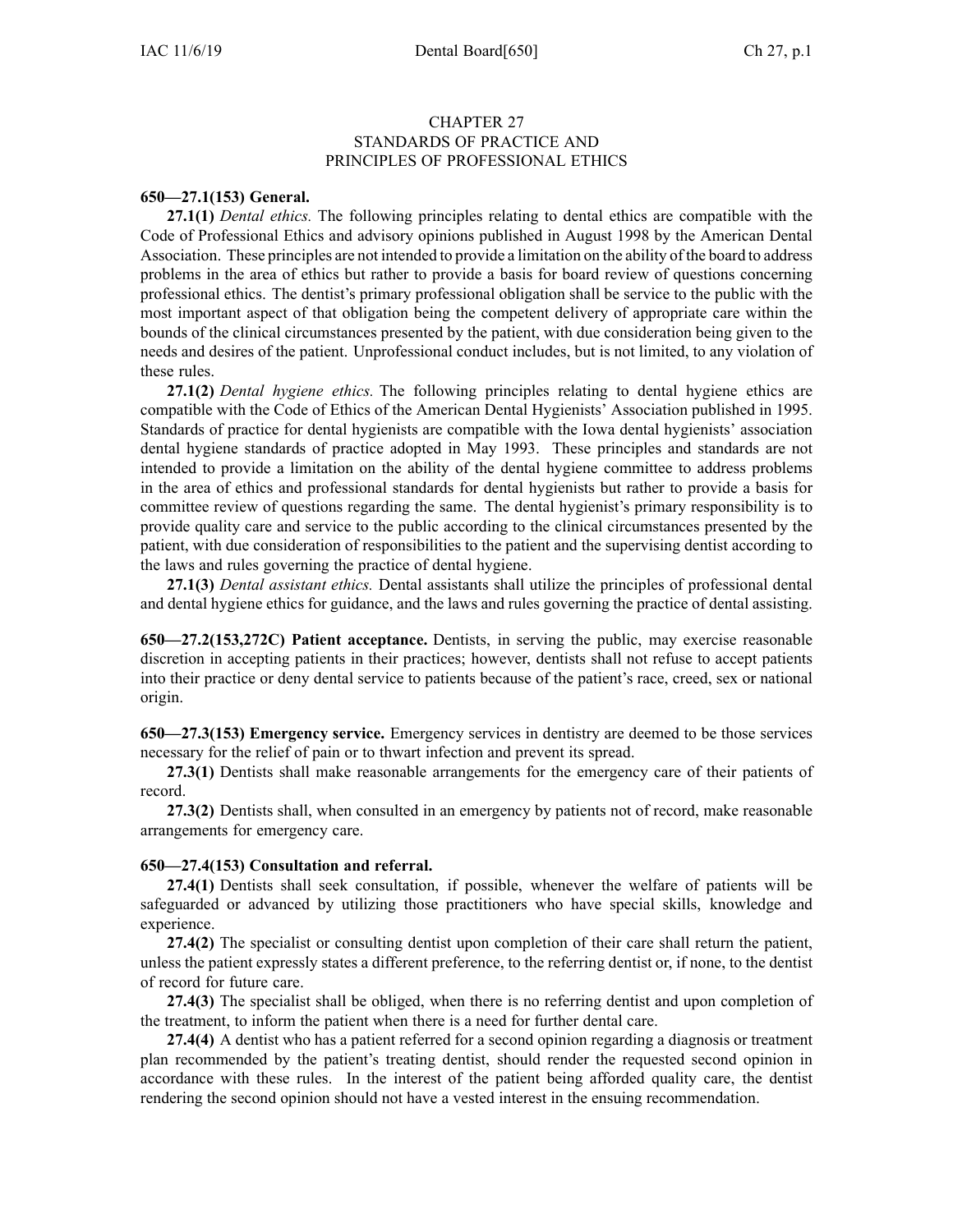**650—27.5(153) Use of personnel.** Dentists shall protect the health of their patients by assigning to qualified personnel only those duties that can be legally delegated. Dentists shall supervise the work of all personnel working under their direction and control.

## **650—27.6(153) Evidence of incompetent treatment.**

**27.6(1)** Licensees or registrants shall repor<sup>t</sup> to the board instances of gross or continually faulty treatment by other licensees or registrants.

**27.6(2)** Licensees or registrants may provide exper<sup>t</sup> testimony when that testimony is essential to <sup>a</sup> just and fair disposition of <sup>a</sup> judicial or administrative action.

## **650—27.7(153) Representation of care and fees.**

**27.7(1)** Dentists shall not represen<sup>t</sup> the care being rendered to their patients or the fees being charged for providing the care in <sup>a</sup> false or misleading manner.

**27.7(2)** A dentist who accepts <sup>a</sup> third-party paymen<sup>t</sup> under <sup>a</sup> copaymen<sup>t</sup> plan as paymen<sup>t</sup> in full without disclosing to the third-party payer that the patient's paymen<sup>t</sup> portion will not be collected is engaging in deception and misrepresentation by this overbilling practice.

**27.7(3)** A dentist shall not increase <sup>a</sup> fee to <sup>a</sup> patient solely because the patient has insurance.

**27.7(4)** Payments accepted by <sup>a</sup> dentist under <sup>a</sup> governmentally funded program, <sup>a</sup> componen<sup>t</sup> or constituent dental society sponsored access program, or <sup>a</sup> participating agreemen<sup>t</sup> entered into under <sup>a</sup> program of <sup>a</sup> third party shall not be considered as evidence of overbilling in determining whether <sup>a</sup> charge to <sup>a</sup> patient or to another third party on behalf of <sup>a</sup> patient not covered under any of these programs, constitutes overbilling under this rule.

**27.7(5)** A dentist who submits <sup>a</sup> claim form to <sup>a</sup> third party reporting incorrect treatment dates is engaged in making unethical, false or misleading representations.

**27.7(6)** A dentist who incorrectly describes <sup>a</sup> dental procedure on <sup>a</sup> third party claim form in order to receive <sup>a</sup> greater paymen<sup>t</sup> or incorrectly makes <sup>a</sup> noncovered procedure appear to be <sup>a</sup> covered procedure is engaged in making an unethical, false or misleading representation to the third party.

**27.7(7)** A dentist who recommends or performs unnecessary dental services or procedures is engaged in unprofessional conduct.

**27.7(8)** A dentist shall not bill for services not rendered. A dentist shall not be prohibited from billing for those services which have been rendered, for actual costs incurred in the treatment of the patient, or for charges for missed appointments.

**27.7(9)** A dentist shall not bill or draw on <sup>a</sup> patient's line of credit prior to services being rendered. A dentist may bill or draw on <sup>a</sup> patient's line of credit for those services which have been rendered or for actual costs incurred in the treatment of the patient.

**27.7(10)** A dentist shall not be prohibited from permitting patients to prepay for services, in whole or in part, on <sup>a</sup> voluntary basis.

[**ARC [9218B](https://www.legis.iowa.gov/docs/aco/arc/9218B.pdf)**, IAB 11/3/10, effective 12/8/10]

**650—27.8(153) General practitioner announcement of services.** General dentists who wish to announce the services available in their practices are permitted to announce the availability of those services so long as they avoid any communications that express or imply specialization. General dentists shall also state that the services are being provided by <sup>a</sup> general dentist.

# **650—27.9(153) Unethical and unprofessional conduct.**

**27.9(1)** Licensee or registrant actions determined by the board to be abusive, coercive, intimidating, harassing, untruthful or threatening in connection with the practice of dentistry shall constitute unethical or unprofessional conduct.

**27.9(2)** A treatment regimen shall be fully explained and patient authorization obtained before treatment is begun.

**27.9(3)** A licensee or registrant determined to be infected with HIV or HBV shall not perform an exposure-prone procedure excep<sup>t</sup> as approved by the exper<sup>t</sup> review panel as specified in Iowa Code section [139A.22](https://www.legis.iowa.gov/docs/ico/section/139A.22.pdf), established by the Iowa department of public health, or if the licensee or registrant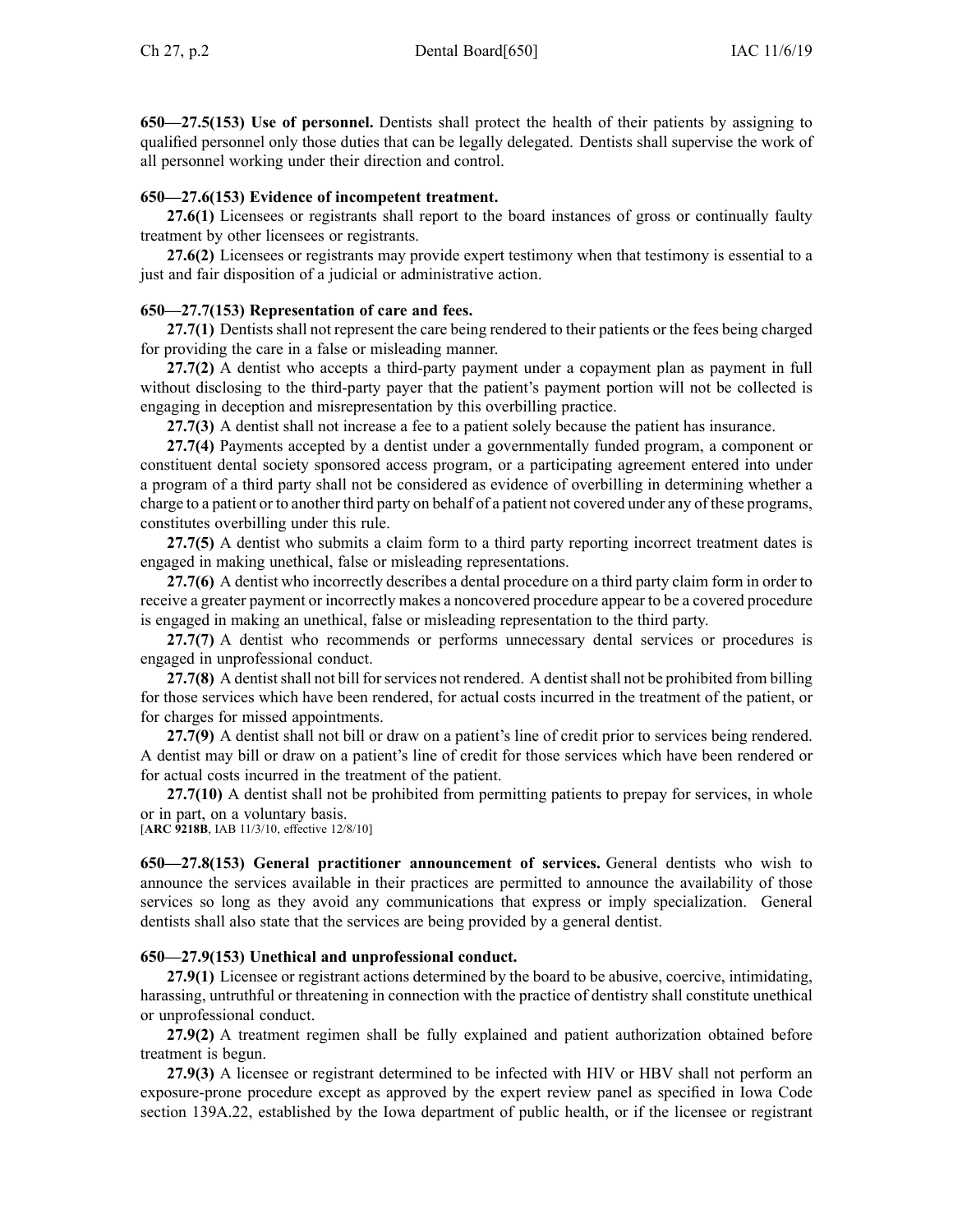works in <sup>a</sup> hospital setting, the licensee or registrant may elect either the exper<sup>t</sup> review panel established by the hospital or the exper<sup>t</sup> review panel established by the Iowa department of public health for the purpose of making <sup>a</sup> determination of the circumstances under which the licensee or registrant may perform exposure-prone procedures. The licensee or registrant shall comply with the recommendations of the exper<sup>t</sup> review panel. Failure to do so shall constitute unethical and unprofessional conduct and is grounds for disciplinary action by the board.

**27.9(4)** Knowingly providing false or misleading information to the board or an agen<sup>t</sup> of the board is considered unethical and unprofessional conduct.

**27.9(5)** Prohibiting <sup>a</sup> person from filing or interfering with <sup>a</sup> person's filing <sup>a</sup> complaint with the board is considered unethical and unprofessional conduct.

**27.9(6)** A licensee shall not enter into any agreemen<sup>t</sup> with <sup>a</sup> patient that the patient will not file <sup>a</sup> complaint with the board.

[**ARC [9218B](https://www.legis.iowa.gov/docs/aco/arc/9218B.pdf)**, IAB 11/3/10, effective 12/8/10]

## **650—27.10(153) Retirement or discontinuance of practice.**

**27.10(1)** A licensee, upon retirement, or upon discontinuation of the practice of dentistry, or upon leaving or moving from <sup>a</sup> community, shall notify all active patients in writing, or by publication once <sup>a</sup> week for three consecutive weeks in <sup>a</sup> newspaper of general circulation in the community, that the licensee intends to discontinue the practice of dentistry in the community, and shall encourage patients to seek the services of another licensee. The licensee shall make reasonable arrangements with active patients for the transfer of patient records, or copies thereof, to the succeeding licensee. "Active patient" means <sup>a</sup> person whom the licensee has examined, treated, cared for, or otherwise consulted with during the two-year period prior to retirement, discontinuation of the practice of dentistry, or leaving or moving from <sup>a</sup> community.

**27.10(2)** Nothing herein provided shall prohibit <sup>a</sup> licensee from conveying or transferring the licensee's patient records to another licensed dentist who is assuming <sup>a</sup> practice, provided that written notice is furnished to all patients as hereinbefore specified.

**650—27.11(153,272C) Record keeping.** Dentists shall maintain patient records in <sup>a</sup> manner consistent with the protection of the welfare of the patient. Records shall be permanent, timely, accurate, legible, and easily understandable.

**27.11(1)** *Dental records.* Dentists shall maintain dental records for each patient. The records shall contain all of the following:

*a. Personal data.*

- (1) Name, date of birth, address and, if <sup>a</sup> minor, name of paren<sup>t</sup> or guardian.
- (2) Name and telephone number of person to contact in case of emergency.

*b. Dental and medical history.* Dental records shall include information from the patient or the patient's paren<sup>t</sup> or guardian regarding the patient's dental and medical history. The information shall include sufficient data to suppor<sup>t</sup> the recommended treatment plan.

*c. Patient's reason for visit.* When <sup>a</sup> patient presents with <sup>a</sup> chief complaint, dental records shall include the patient's stated oral health care reasons for visiting the dentist.

*d. Clinical examination progress notes.* Dental records shall include chronological dates and descriptions of the following:

- (1) Clinical examination findings, tests conducted, and <sup>a</sup> summary of all pertinent diagnoses;
- (2) Plan of intended treatment and treatment sequence;
- (3) Services rendered and any treatment complications;
- (4) All radiographs, study models, and periodontal charting, if applicable;
- (5) Name, quantity, and strength of all drugs dispensed, administered, or prescribed; and

(6) Name of dentist, dental hygienist, or any other auxiliary, who performs any treatment or service or who may have contact with <sup>a</sup> patient regarding the patient's dental health.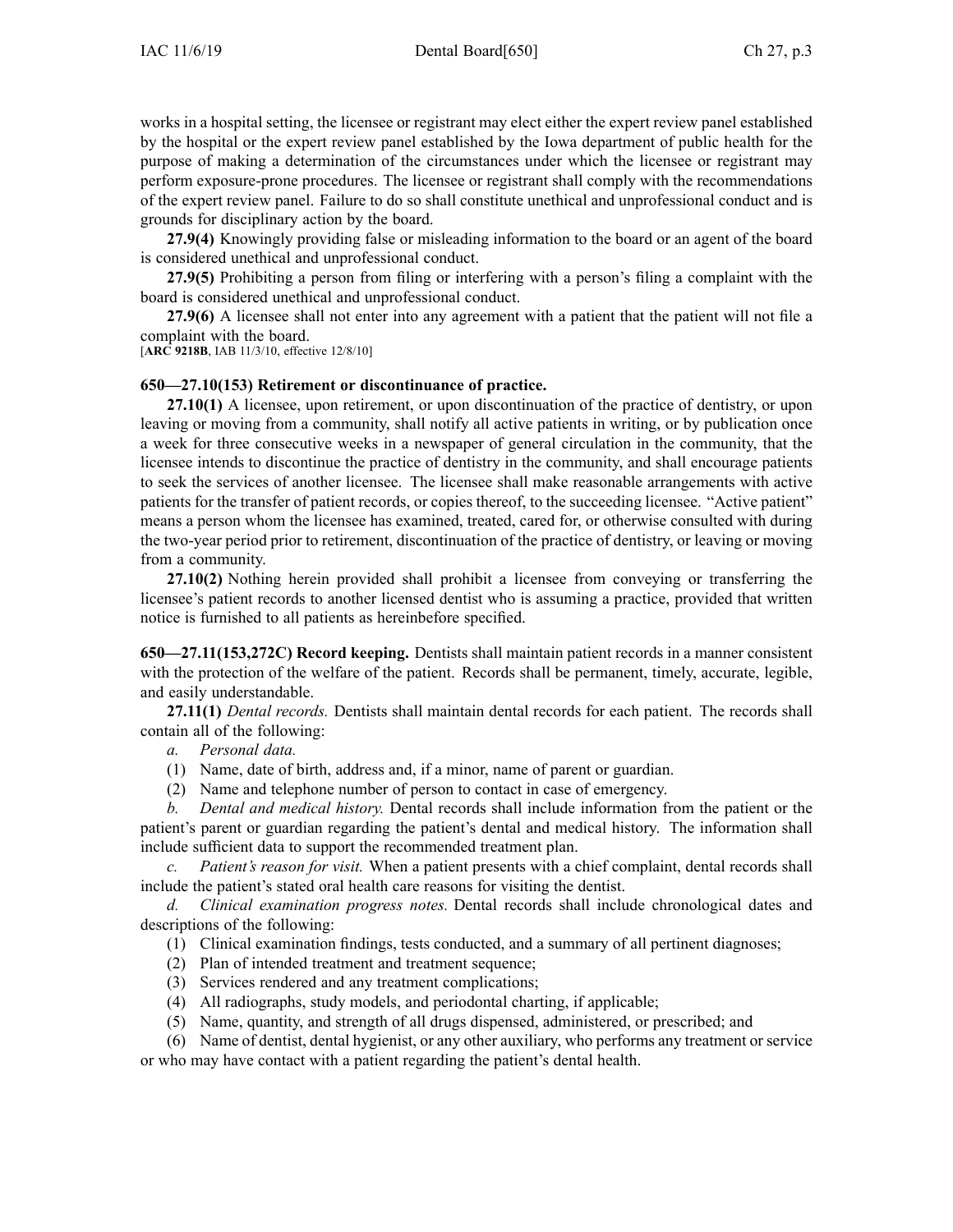*e. Informed consent.* Dental records shall include, at <sup>a</sup> minimum, documentation of informed consent that includes discussion of procedure(s), treatment options, potential complications and known risks, and patient's consent to proceed with treatment.

**27.11(2)** *Retention of records.* A dentist shall maintain <sup>a</sup> patient's dental record for <sup>a</sup> minimum of six years after the date of last examination, prescription, or treatment. Records for minors shall be maintained for <sup>a</sup> minimum of either (a) one year after the patient reaches the age of majority (18), or (b) six years, whichever is longer. Study models and casts shall be maintained for six years after the date of completion of treatment. Alternatively, one year after completion of treatment, study models and casts may be provided to the patient for retention. Proper safeguards shall be maintained to ensure safety of records from destructive elements.

**27.11(3)** *Electronic record keeping.* The requirements of this rule apply to electronic records as well as to records kept by any other means. When electronic records are kept, <sup>a</sup> dentist shall keep either <sup>a</sup> duplicate hard copy record or use an unalterable electronic record.

**27.11(4)** *Correction of records.* Notations shall be legible, written in ink, and contain no erasures or white-outs. If incorrect information is placed in the record, it must be crossed out with <sup>a</sup> single nondeleting line and be initialed by <sup>a</sup> dental health care worker.

**27.11(5)** *Confidentiality and transfer ofrecords.* Dentistsshall preserve the confidentiality of patient records in <sup>a</sup> manner consistent with the protection of the welfare of the patient. Upon reques<sup>t</sup> of the patient or patient's legal guardian, the dentist shall furnish the dental records or copies or summaries of the records, including dental radiographs or copies of the radiographs that are of diagnostic quality, as will be beneficial for the future treatment of that patient. The dentist may charge <sup>a</sup> nominal fee for duplication of records, but may not refuse to transfer records for nonpaymen<sup>t</sup> of any fees. [**ARC [8369B](https://www.legis.iowa.gov/docs/aco/arc/8369B.pdf)**, IAB 12/16/09, effective 1/20/10; **ARC [1995C](https://www.legis.iowa.gov/docs/aco/arc/1995C.pdf)**, IAB 5/27/15, effective 7/1/15]

**650—27.12(153) Teledentistry.** This rule establishes the standards of practice for teledentistry. **27.12(1)** *Definition.*

*"Teledentistry"* means <sup>a</sup> dentist is providing or supervising dental services using technology when the patient is in another location.

**27.12(2)** *Teledentistry authorized.* A dentist may utilize teledentistry to provide dental care to patients located in Iowa. A dentist shall not provide dental care to <sup>a</sup> patient located in Iowa based solely on an Internet questionnaire consisting of <sup>a</sup> static set of questions that have been answered by the patient.

**27.12(3)** *License or registration required.* A dentist, dental hygienist, or dental assistant who uses teledentistry for <sup>a</sup> patient located in Iowa shall hold an active Iowa license or registration issued by the board.

**27.12(4)** *General requirements.* The standard of dental care is the same whether <sup>a</sup> patient is seen in person or through <sup>a</sup> teledentistry encounter. The use of teledentistry is not an expansion of the scope of practice for dental hygienists or dental assistants. A dentist who uses teledentistry shall utilize evidence-based standards of practice and practice guidelines to ensure patient safety, quality of care, and positive outcomes.

**27.12(5)** *Informed consent.* When teledentistry will be utilized, <sup>a</sup> dentist shall ensure informed consent covers the following additional information:

*a.* A description of the types of dental care services provided via teledentistry, including limitations on services;

*b.* The identity, contact information, practice location, licensure, credentials, and qualifications of all dentists, dental hygienists, and dental assistants involved in the patient's dental care, which must be publicly displayed on <sup>a</sup> website or provided in writing to the patient; and

*c.* Precautions for technological failures or emergency situations.

**27.12(6)** *Examination.* A dentist may use teledentistry to conduct an examination for <sup>a</sup> new patient or for <sup>a</sup> new diagnosis if the examination is conducted in accordance with evidence-based standards of practice to sufficiently establish an informed diagnosis. A dentist shall not conduct <sup>a</sup> dental examination